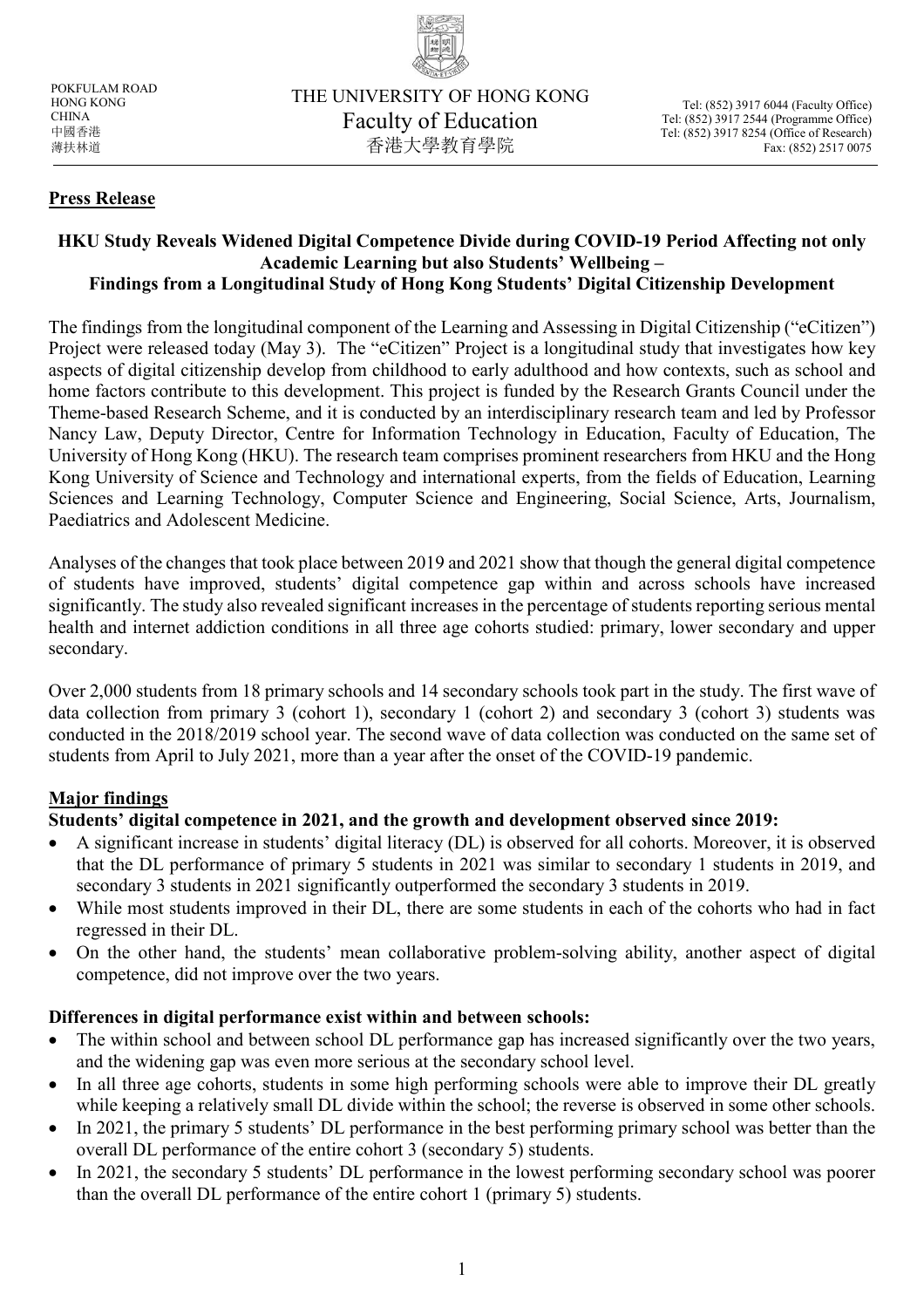## **Digital literacy divides and students' socioeconomic status (SES):**

- The study adopted two family SES indicators: **Academic Social Capital** (based on the parents' education level and the number of books at home) and **Home Resources** (based on whether the student has their own room, own study desk, and/or a quiet place to study).
- Family SES is positively related to students' DL achievement, but only significant for the two younger cohorts.
- Academic Social Capital is more important than the Home Resources in influencing students' DL score and the extent of the growth between 2019 and 2021.
- The effect of SES on DL achievement was observed only at the school level, meaning that the overall DL performance of students studying in schools with higher mean SES were higher, but an individual student's family SES did not affect his/her individual DL compared to students in the same school.

## **Hong Kong students' wellness changes between 2019 and 2021:**

- Students' mental health deteriorated significantly during the two waves of data collection, with the percentage of students reporting severe mental health problems increasing from 6.2% to 13.5% for cohort 2 students, and from 9.5% to 17.9% for cohort 3 students. 9.2% of surveyed primary 5 students reported suffering from serious mental health problems in 2021.
- The percentage of students reporting symptoms indicative of Internet addiction also increased from 8% in 2019 to 20% for secondary students, and 15% of primary 5 students reported symptoms of Internet addiction in 2021.
- The extent to which students reported game addiction did not change much during the two years, with a higher level reported by cohorts 1 & 2 students at 7% to 8% and by cohort 3 students at 4% only. There is a higher percentage of boys reporting game addiction than girls for all three cohorts in both 2019 and 2021.
- About 25% of students experienced cyberbullying either as a bully and/or as a victim during the three months before the survey in 2021. There is a high correlation between being a bully and being a victim (0.53), and 40-50% of the students who had experienced cyberbullying reported having been both a victim and a cyberbully. There is a high probability for those who reported having experienced cyberbullying in 2019 to also report having experienced cyberbullying in 2021 (40% in cohort 1, 62% in cohort 2, 57% in cohort 3, and 55% averaged across all three cohorts).

### **Digital technology use, digital literacy, and students' wellbeing:**

- Due to sustained periods of schooling suspension, students have been spending much more time online for learning and for leisure activities. This also increased the probability for students to encounter negative digital experiences (e.g. online security problems and being cyberbullied), or to engage in problematic digital behaviour (e.g. engaging in risky online communications or to cyberbully others). Such experiences could be a source of stress that leads to threats to their wellbeing.
- Our analysis shows that DL is a protective factor that suppresses the potential negative impact associated with time spent on using digital devices on mental health.
- In all three cohorts in both 2019 and 2021, we find that the total effect of time spent on digital devices on mental health to be not statistically significant. This indicates that the significant increases in mental health problems from 2019 to 2021 were due to other factors that were not directly related to the amount of time students spent on digital devices.

### **What activities contribute to students' DL development?**

- Our study found that only exploratory learning activities (e.g. seeking for information online, discussing schoolwork with peers or teachers) at home has a positive and significant correlation with students' DL performance, and this relationship was even stronger in 2021.
- Learning activities that are tightly directed by teachers, whether conducted at school or at home are negative predictors of students' DL achievement, and this negative relationship was even stronger in 2021.
- Engaging in digital leisure activities at home was a positive predictor of DL performance in 2021.

## **Were there sustained negative impact on DL development for students without large screen devices in 2019?**

• Students who did not have access to large screen devices (LSDs) at home in 2019 suffered in their DL achievement. The adverse effect is more prominent for the older students involved.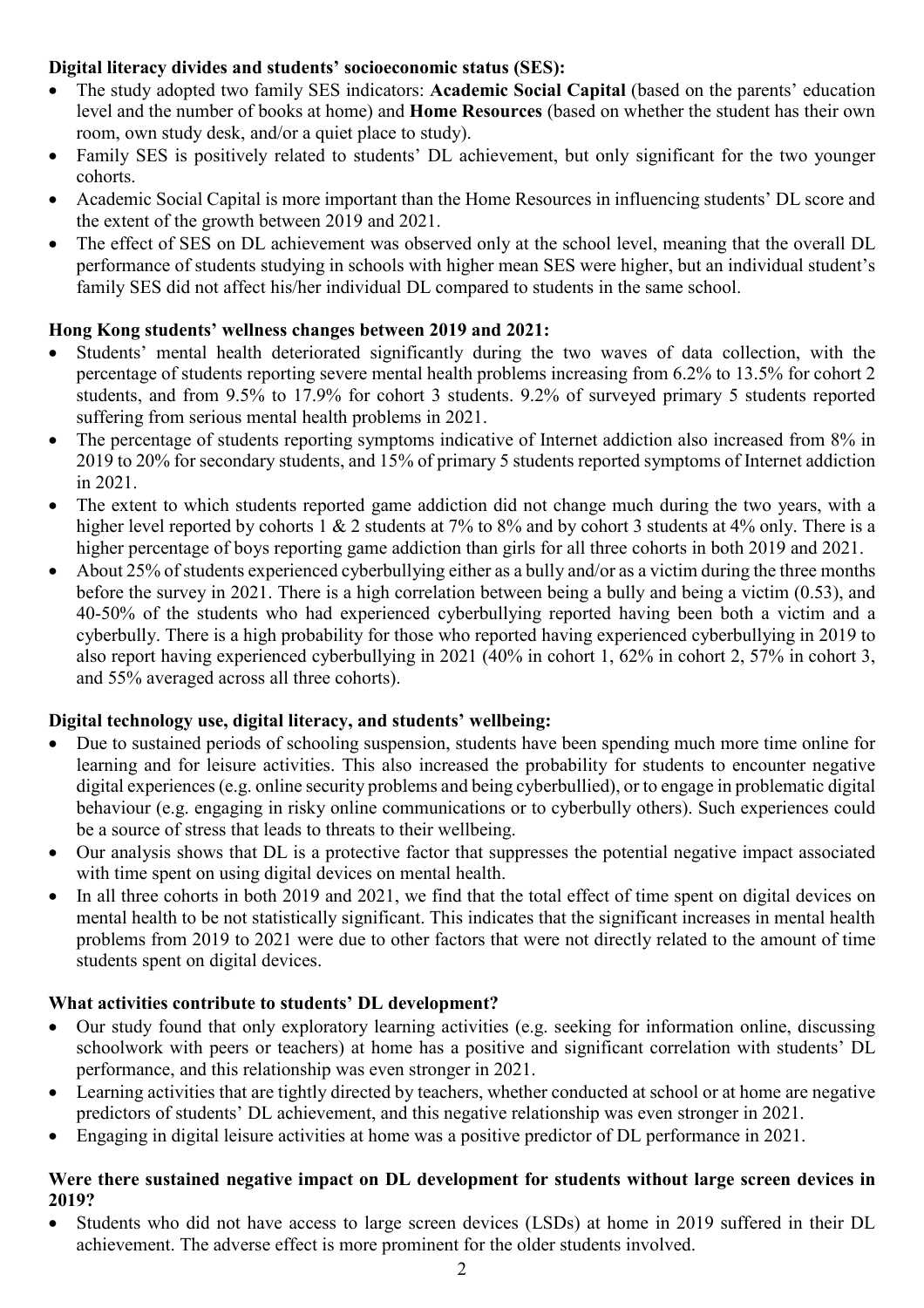- For the primary students who did not have LSDs in 2019 but had LSDs in 2021, they were able to catch up with the rest of the cohort.
- For cohorts 2 & 3 students without LSDs in 2019, they were able to achieve similar growth as the rest of their cohorts, but the difference in DL achievements remained.

#### **Implications of the findings**

"From the findings, we can see that the overall digital literacy of students across the primary and secondary grade levels have greatly improved during the period 2019 to 2021 to surpass the achievement reached by students in a comparable age group in 2019. This is possibly due to the pervasive use of digital technology for learning and for leisure during the pandemic. However, the greatly increased digital competence divide is extremely concerning. Moreover, we see that the DL divide was much increased in 2021 even though a large majority of students already have LSDs at home and students' growth in DL did not suffer if they had LSDs in 2021. This shows that simply improving digital devices access cannot solve the widening problem of the digital literacy gap," said Professor Nancy Law, who led the study.

"There is an awareness that on-line and off-line blended learning is here to stay even after the pandemic, but how should this be done to foster digital literacy and build online resilience is the challenge," said Mr So Ping Fai, Principal of Tin Shui Wai Methodist Primary School and a member of the eCitizen Advisory Committee, who further pointed out that most teachers lack understanding of DL.

"The challenge we are facing is no longer access to devices or the lack of technical skills. We need to help children develop soft skills such as the ability to differentiate facts from opinions, to identify fake news, and to be able to focus and self-regulate their own activities online," Mr Charles Chan, Executive Director of the Boys and Girls Clubs Association of Hong Kong commented.

Mr Eugene Fong, a board member of the Child Development Initiative Alliance, argued that there is an urgent need to also raise the awareness and understanding about DL among parents as well as the general public, as they are also digital citizens.

Professor Law expected the gigantic DL divide to negatively impact on students' academic learning and further exacerbate the overall learning divide among students. Mr Stanley Kam, Vice Chairman of The Hong Kong Association for Computer Education, expressed the hope that further research can shed light on the extent to which students' learning has been affected due to the pandemic, and in what ways students' DL and other factors made a difference to students' learning outcomes.

"The greatly deteriorated mental health situation and other digital wellness conditions are deeply worrying. It is good to know that DL serves as a protective factor for students' wellbeing. Research has shown that online resilience has to be facilitated through digital technology use and not simply through restrictions." Professor Law said in conclusion, "It is imperative that measures be taken to support schools and teachers in developing appropriate learning environments and activities that will foster digital competence and resilience. Concerted efforts involving community sectors in addition to the educators are necessary to address the wellness challenges and the learning divides uncovered through this research."

For more details of the "e-Citizen" Project, please visit [https://ecitizen.hk/.](https://ecitizen.hk/) To review the e-version of the press release, and download photos and presentation file, please visit [http://web.edu.hku.hk/press.](http://web.edu.hku.hk/press)

For media enquiries, please contact Ms Emily Cheung, Senior Manager (Development and Communications), Faculty of Education, HKU (Tel: 3917 4270 / Email: [emchy@hku.hk\)](mailto:emchy@hku.hk), or Dr Sisi Tao, Project Manager, Digital Citizenship Project, Faculty of Education, HKU (Tel: 3917 7636 / 5693 5940 / Email: [sisitao@hku.hk\)](mailto:wpsmona@hku.hk).

May 3, 2022